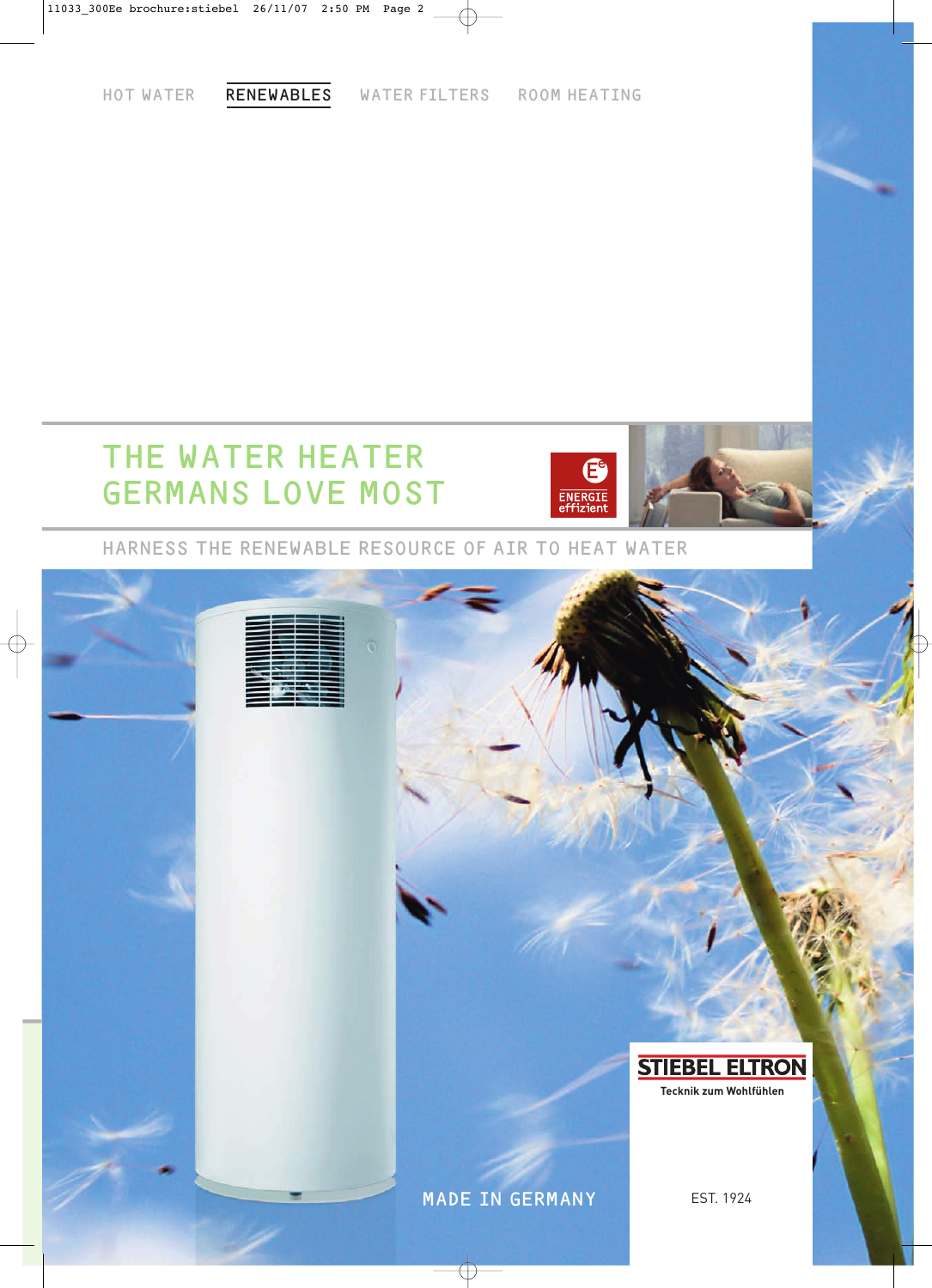# NO COMPARISON OR EQUAL OVER 30 YEARS EXPERIENCE FROM GERMANY



 $\bigoplus$ 

Stiebel Eltron is Germany's market leader in heat pump technology. Tried and tested technology for over 30 years to give real energy, environmental and money savings. Over 30,000 heat pumps are produced each year in the most modern production factory in Germany.



**Above: Heat pump manufacturing in the 70's followed by todays modern test area.**





**High COP...results in less energy use.**

**More hot water delivery, more savings.**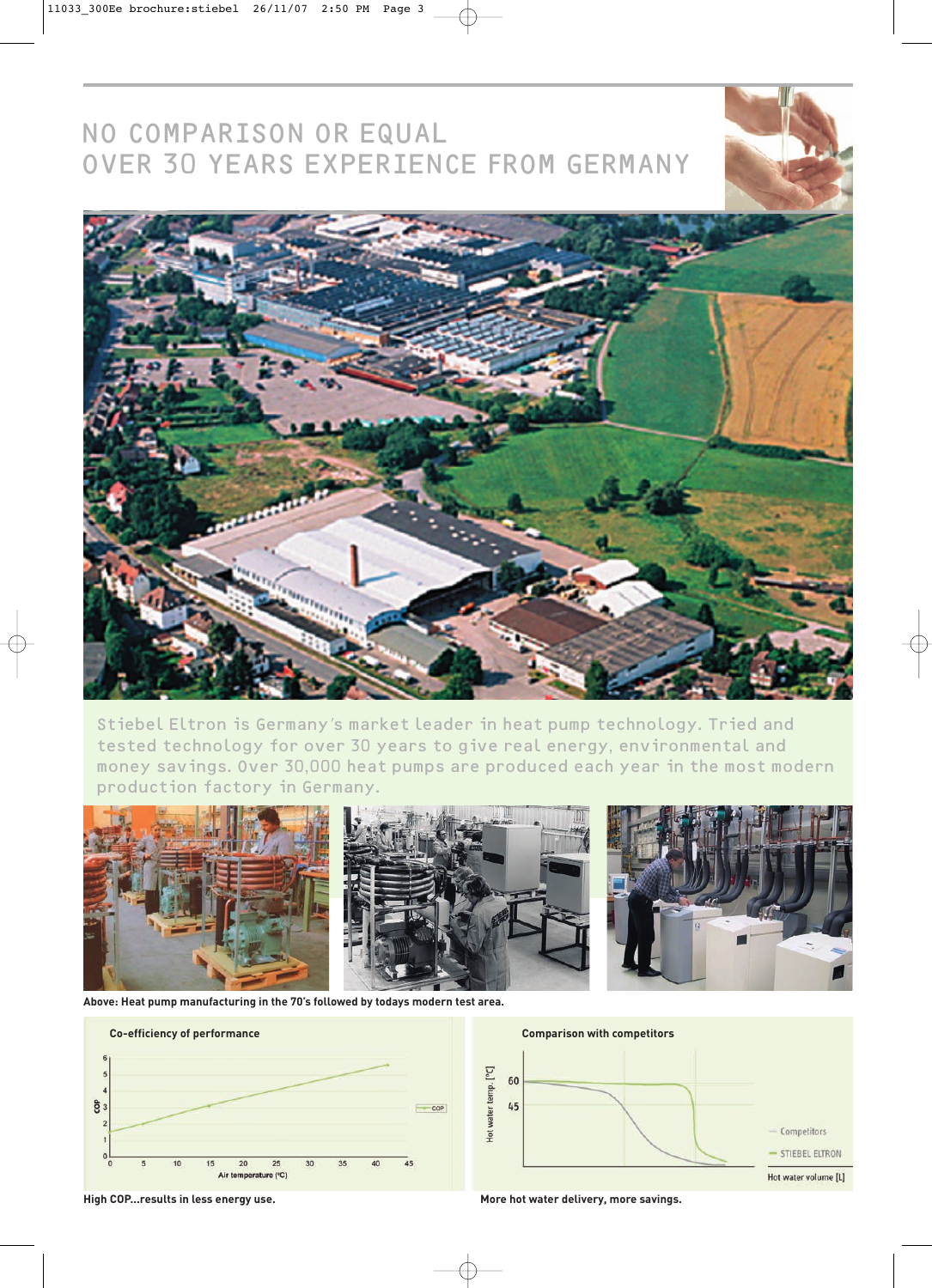# A SIMPLE PRINCIPLE AS YET UNBEATEN

## HOW A HEAT PUMP WORKS

The principle is very similar to the operation of a refrigerator, but only in reverse.

The heat pump system contains a fan that forces air through an evaporator (1). The evaporator contains very cold liquid refrigerant. The heat in the air that passes through this evaporator is absorbed by the refrigerant.



The now warm gaseous refrigerant is then circulated in the system via a compressor(2). As it goes through the compressor its pressure rises and the temperature increases further. From here it travels to the condenser(3), where the heat from what is now a super hot refrigerant is transferred to the water supply tank.The cooled down refrigerant then goes through an expansion valve(4), which reduces its pressure cooling it further and the cycle starts again.

### **The Payback**

The beauty of this technology is that the amount of electrical energy required to operate the heat transfer process is far less than the energy used by a conventional electric element. For example 25° C air temperature, 70% humidity and 45° C rise of water temperature, the fan and compressor consume 1kW of electricity to generate 4kW of heat to the water cylinder (COP).

The energy use is approx 25% of conventional electric hot water cylinders, saving you 75% off your energy bill, higher air temperatures means more savings. With the predicted increase in energy costs and the cutting of Greenhouse Gas emissions the 300Ee makes real sense for you and the environment

### **Renewable Energy Certificates**

Eligible for Federal Governments REC's. Number of REC's dependant on climate zones. Also eligible for state based rebates.

| Zone 1 – 30   | Zone $2 - 25$  |
|---------------|----------------|
| Zone $3 - 30$ | $7$ one 4 – 30 |

Contact your supplier for up dates on rebates and warranty.



**Please note that current model has no element. Choice of element will be available mid 2008.**